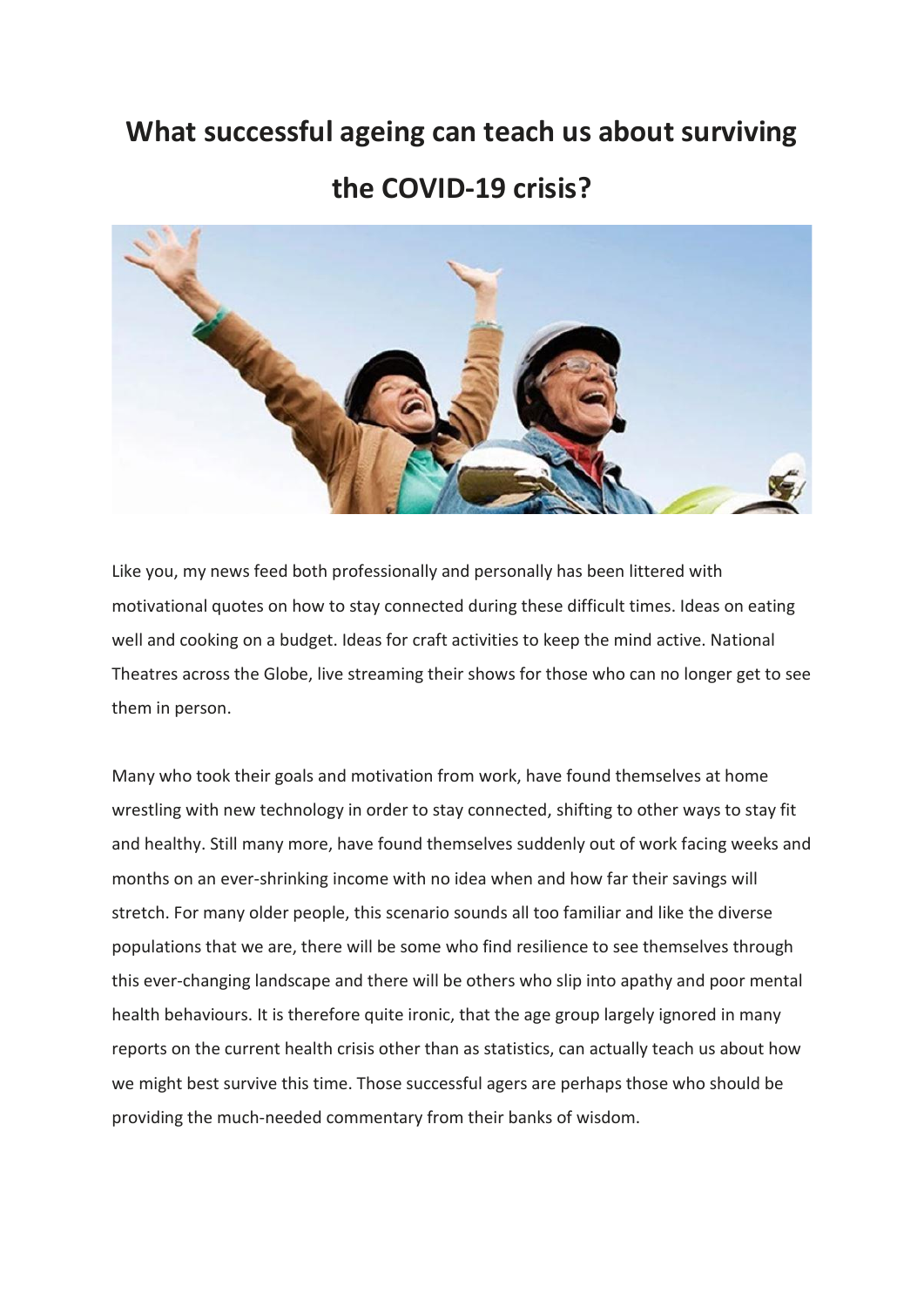So why is successful ageing a useful lens through which to view how we might best come out of this health crisis a more resilient version of our former selves?

Well let's start with a canter through other ageing theories.

Definitions, such as active ageing or healthy ageing, hold normative definitions of an ideal state at the heart of their thinking. Such normative outcomes imply a highly standardised society with the standards extolled being those that reflect the values and priorities of the middle and upper classes. Ageing, however, should not be a phenomenon restricted, defined and /or dictated by social class.

**Successful ageing on the other hand refers to adaptivity and behavioural plasticity** which also does not imply a single outcome or societally driven life goal. Being older in years should not logically mean you are unhealthy but unfortunately medical ageism is alive and well.



YOU'RE DELIBERATLY PUTTING YOURSELF AT RISK OF ILL HEALTH BY BEING OVER 65.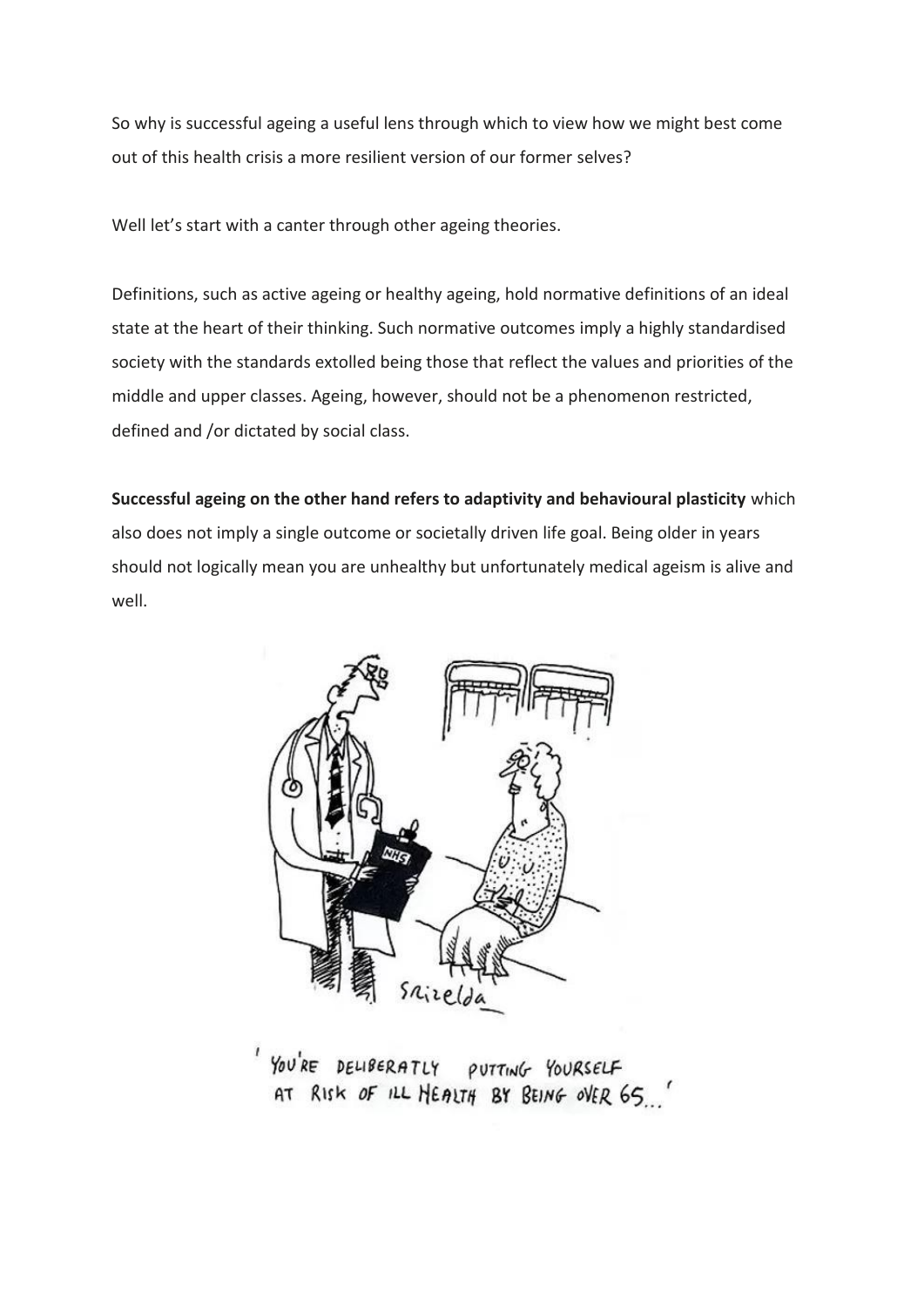In other theories, disengaging from your former life is noted a way to age well and respond to the rapid decline in social contact and ageing changes. **This Disengagement Theory** deems it to be an essential facet of a healthy society in terms of its stability for those who are old to make way for those who are young. In our current crisis that would mean that the way to survive would be to give up all of who you are and adopt the mantle of an entirely new role in society. Disengagement theory, however, is one of the most heavily criticised owing to its overt ageism.

**Activity theory**, which suggests the complete opposite, concludes that social inclusion and interaction are the precursors to ageing well. It has translated to be one of the most often used theories in the development of activities for older people in aged care and retirement living communities. However as with other ageing theories, Activity Theory is not without its flaws. The research conducted in this area has often been focused on ubiquitous activities without a more detailed examination of the relative impact between a wide range of people. This is like saying that all everyone needs to do is learn to play bridge or do a jigsaw or walk 5km a day to age well. In other words, the benefit from each activity will be felt the same by all people who take part in it.

This is why the Top Ten Checklists way to survive the COVID-19 crisis are useless for many. They do not recognise the individual nature of the person and they do not understand the process or stage of thinking that the person will find themselves experiencing.

**In Continuity Theory**, the main assumption is that we can age well by leaning on the construct of who we were in our past and thereby creating developmental goals for ourselves so we can design who we want to be in the future. This theory misses the fundamental concept that continuity from your past to your future might not be possible especially where no past experience exists that is relevant to your redesigned future.

What these theories all have in common is the exploration of resilience, which is highly adaptive at a universal level, and can lead to what we colloquially known as "grit". But what they all also lack is the understanding of the impact of ageing physically as entirely personal and so is the relationship to the ensuing changes.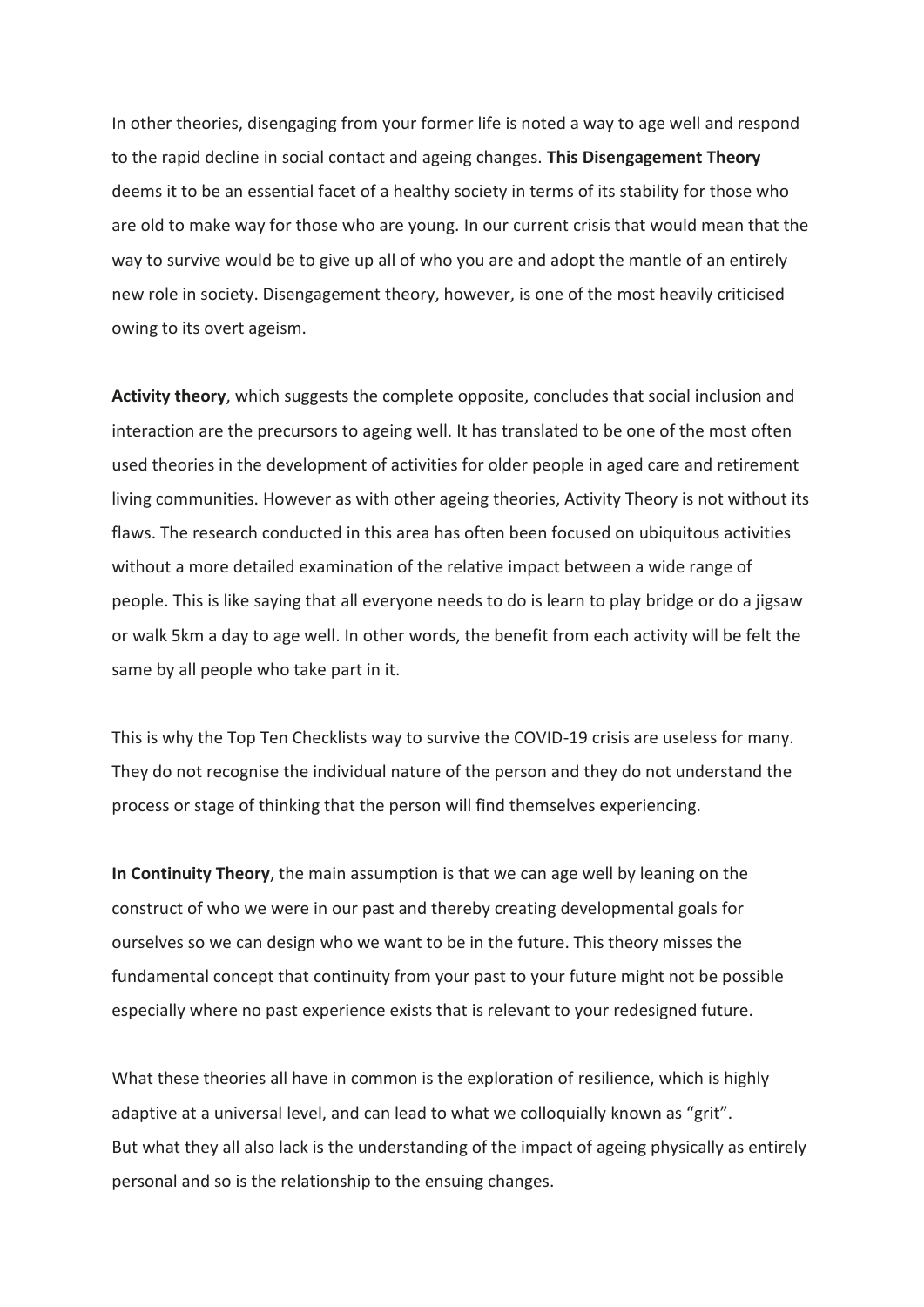## **It is here then that the body of knowledge on the process of successful ageing will be most**

**helpful.** It acknowledges that the balance between gains and losses becomes less positive through ageing and this phenomenon is also part of the subjective expectations about old age.

So, could it be that in order to arrive out the other end of this health crisis with a good dose of resilience, it is as much about our understanding of the inherent gains and losses we are currently experiencing and our expectations that need to adjust accordingly? Not simply trying to keep going with the life we had before we were confined indoors.

It is this central assumption that underpins the overall concept of successful ageing that is most relevant to how it might teach us in our current health crisis. In particular around the process of selection, optimisation, and compensation. Let me explain If the process of achieving successful ageing helps individuals minimise loss and maximise gains in response to everyday functioning, then we probably need to sit up and listen hard. The research tells us that those who age successfully in turn achieve a sense of wellbeing, high self-assessed quality of life and a sense of personal fulfilment.

From this it is possible to conclude that those not able to adapt quickly to their changing circumstances might struggle the most. Even if that adaptation is temporary. This process of successful ageing involves selecting new goals, optimising living with the resources available and compensating for what you can no longer do on your own.

### **Let's take a look at each of those processes.**

**Selection** refers to the search, creation and acceptance of goals and expectations against the backdrop of increasing restrictions. It has strong links to the findings of strong self-worth and self- efficacy in personality psychology.

It is particularly relevant in older people as the array of resources potentially diminishes but is now highly relevant in these COVID-19 times, as resources are stripped away from us, whether its income, social contact, help with the children and so on.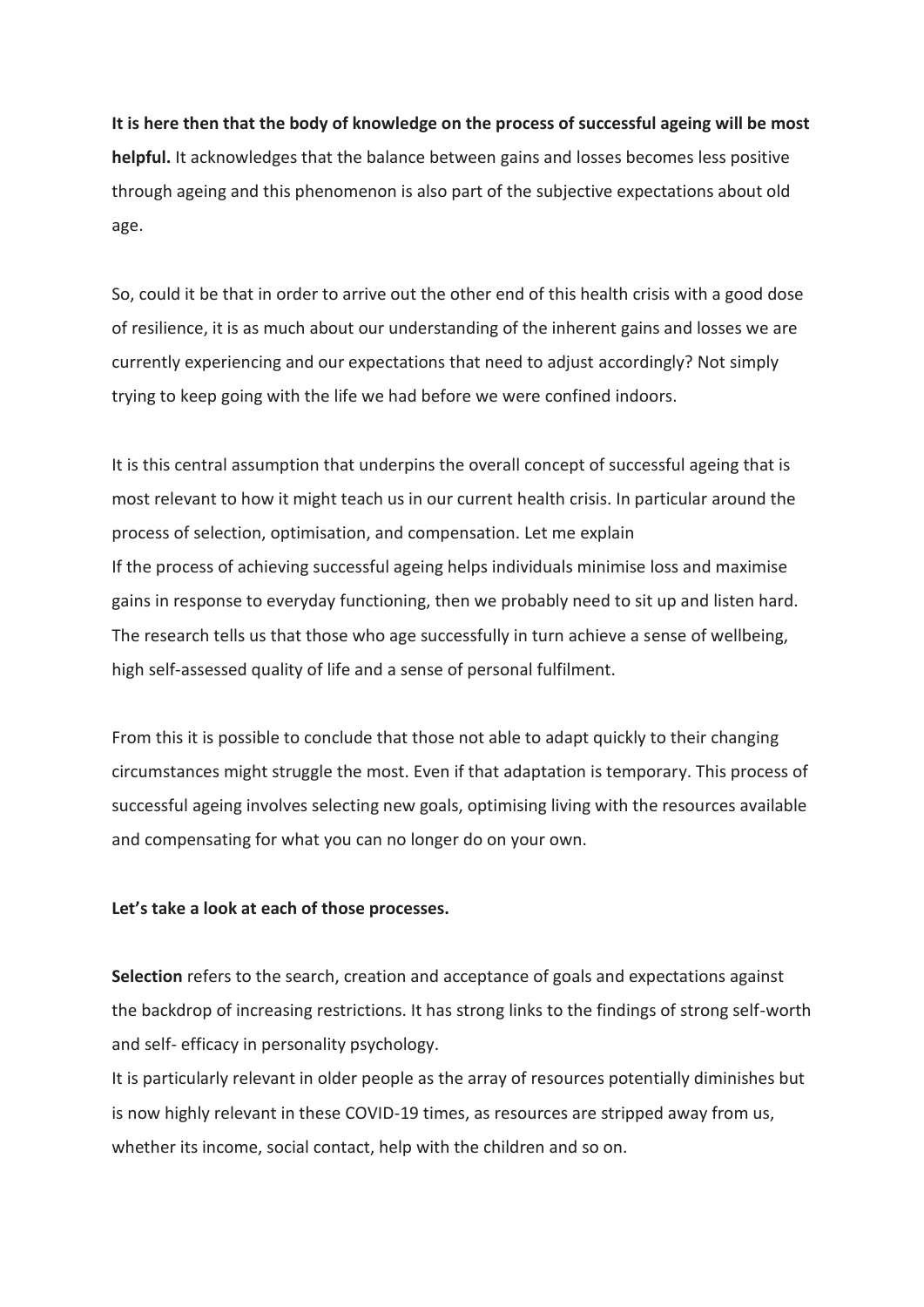**Optimisation**, the second concept, refers to the development of resources and therefore increased adaptation. Examples include developing new skills or refining existing skills and regularly checking in how those new skills are tracking against the backdrop of those new goals.

**Compensation**, the third component of successful ageing, is the processes of mastering the loss of resources in old age and the use of alternative means to reach the same goal. Examples of compensation include external support such as people and technology and allotting more time to achieve the desired goal. For successful ageing at home, further examples include home modifications such as grab rails in the shower, ramps to accommodate easier access to the home and changing floor materials to avoid slipping.

#### **So, how could we apply this successful ageing thinking to our current COVID-19 situation.**

Research tells us that older people most able to adapt well to ageing and have better mental health behaviours, will engage with either a selection of new goals, optimisation of the resources already held or compensate for the loss of resources.

A useful exercise, therefore, is to firstly see if you are doing any of those things. Are you reaching out to people for help or are you trying to do it all on your own (compensation)? Are you adapting to your new situation and checking in with yourself and others about the new ways of living and whether they are really working for you (Optimisation)? Or have you adapted to your new situation by letting go of existing goals and ways of living (Selection). We know in successful ageing, that those most at risk of not developing positive mental health behaviours are those not showing any of the examples of behaviour change in any of those three domains.

So, when you have finished reading this, why not make a list of things you have adapted from your pre-COVID life to the life you expect to live now. How often have you reached out for help?